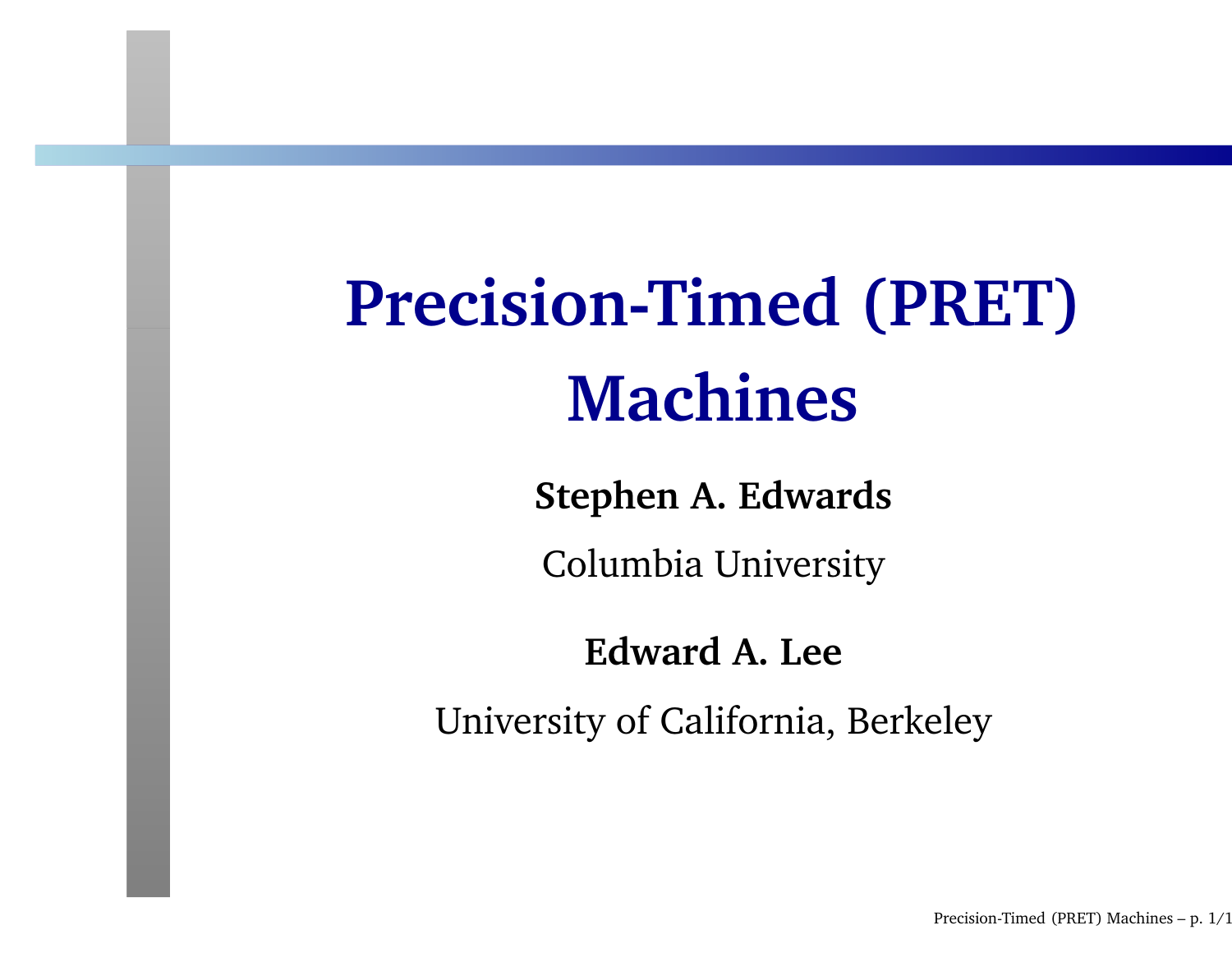### <sup>A</sup> Major Historical Event

## In 1980, Patterson and Ditzel didnot invent reduced instruction setcomputers (RISC machines).

D. A. Patterson and D. R. Ditzel, "The case for the reduced instructionset computer," ACM SIGARCH Computer Architecture News, 8(6):25-33, Oct. 1980.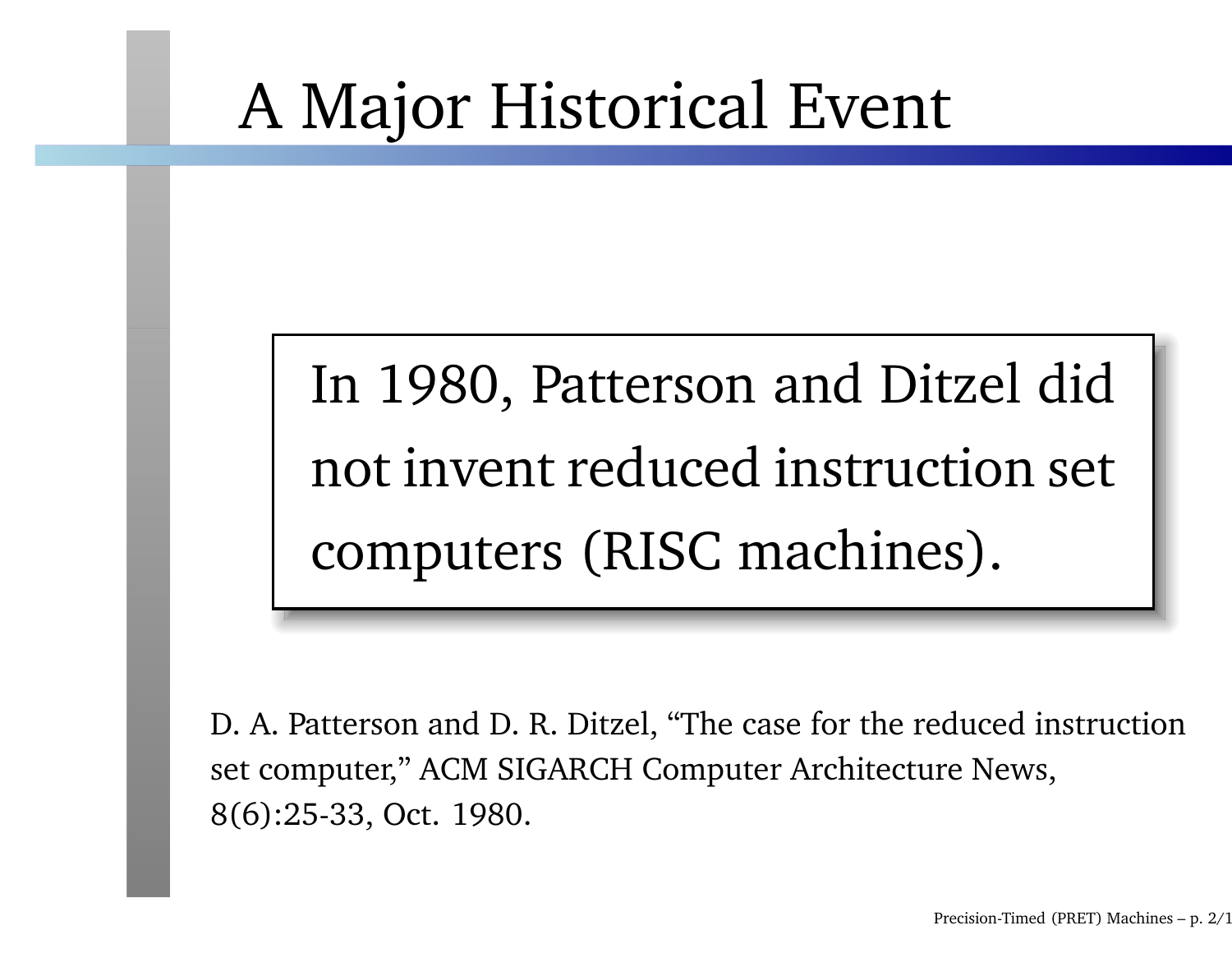### Another Major Historical Event

## In 2006, Lee and Edwards did notinvent reduced precision-timedcomputers (PRET machines).

S. A. Edwards and E. A. Lee, "The Case for the Precision Timed (PRET)Machine," EECS Department, University of California, Berkeley, Technical Report No. UCB/EECS-2006-149, November 17, 2006.

http://www.eecs.berkeley.edu/Pubs/TechRpts/2006/EECS-2006-149.htmlPrecision-Timed (PRET) Machines – p. 3/19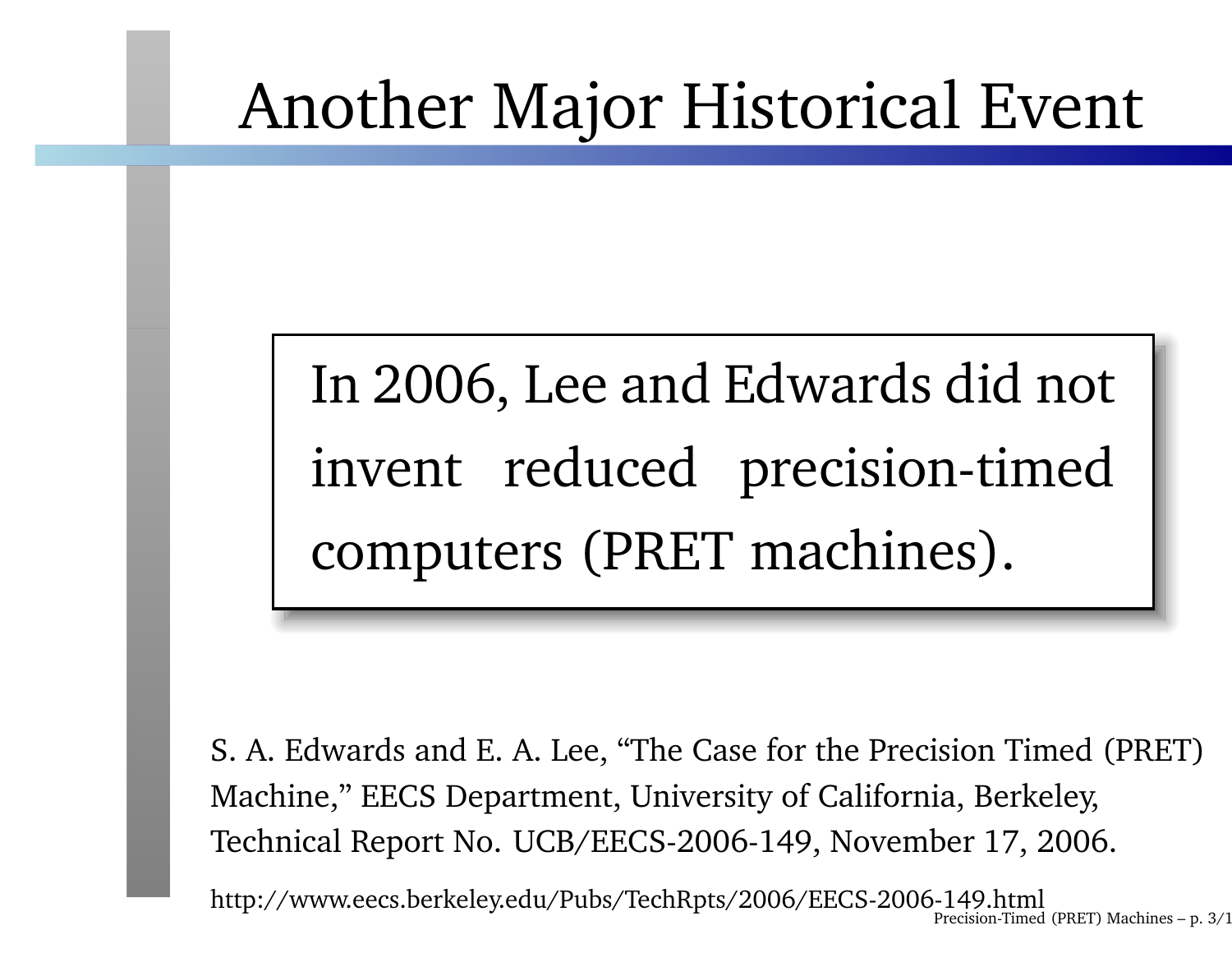### The World as We Know It

We do not considerhow fast <sup>a</sup> processorruns when we evaluatewhether it is "correct."



Salvador Dali, *The Persistence of Memory*, 1931. (detail)

Precision-Timed (PRET) Machines – p.  $4/1$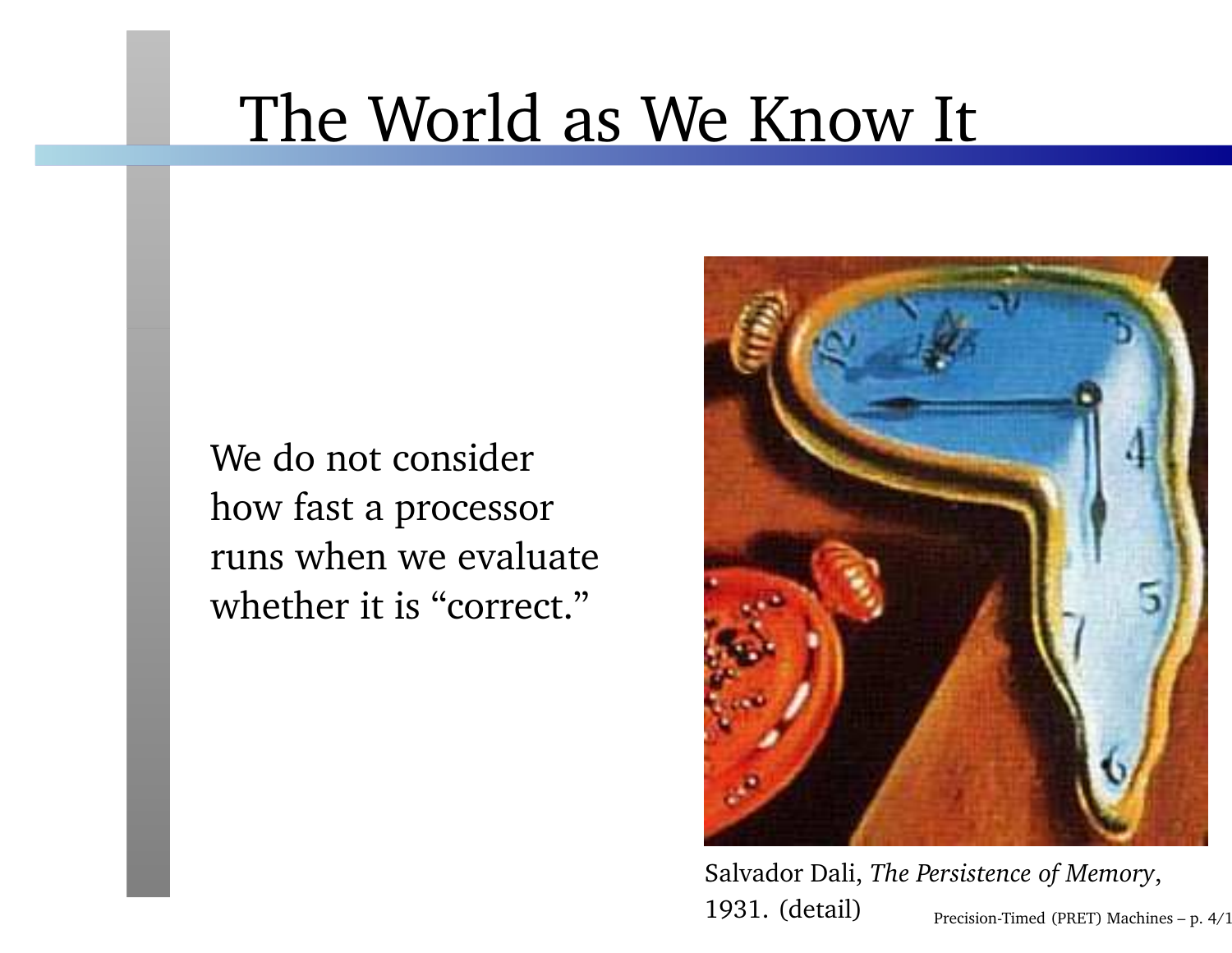## This Is Sometimes Useful For

- Programming languages
- Virtual memory
- Caches
- Dynamic dispatch
- Speculative execution
- Power managemen<sup>t</sup> (voltage scaling)
- Memory managemen<sup>t</sup> (garbage collection)
- Just-in-time (JIT) compilation
- Multitasking (threads and processes)
- Component technologies (OO design)
- Networking (TCP)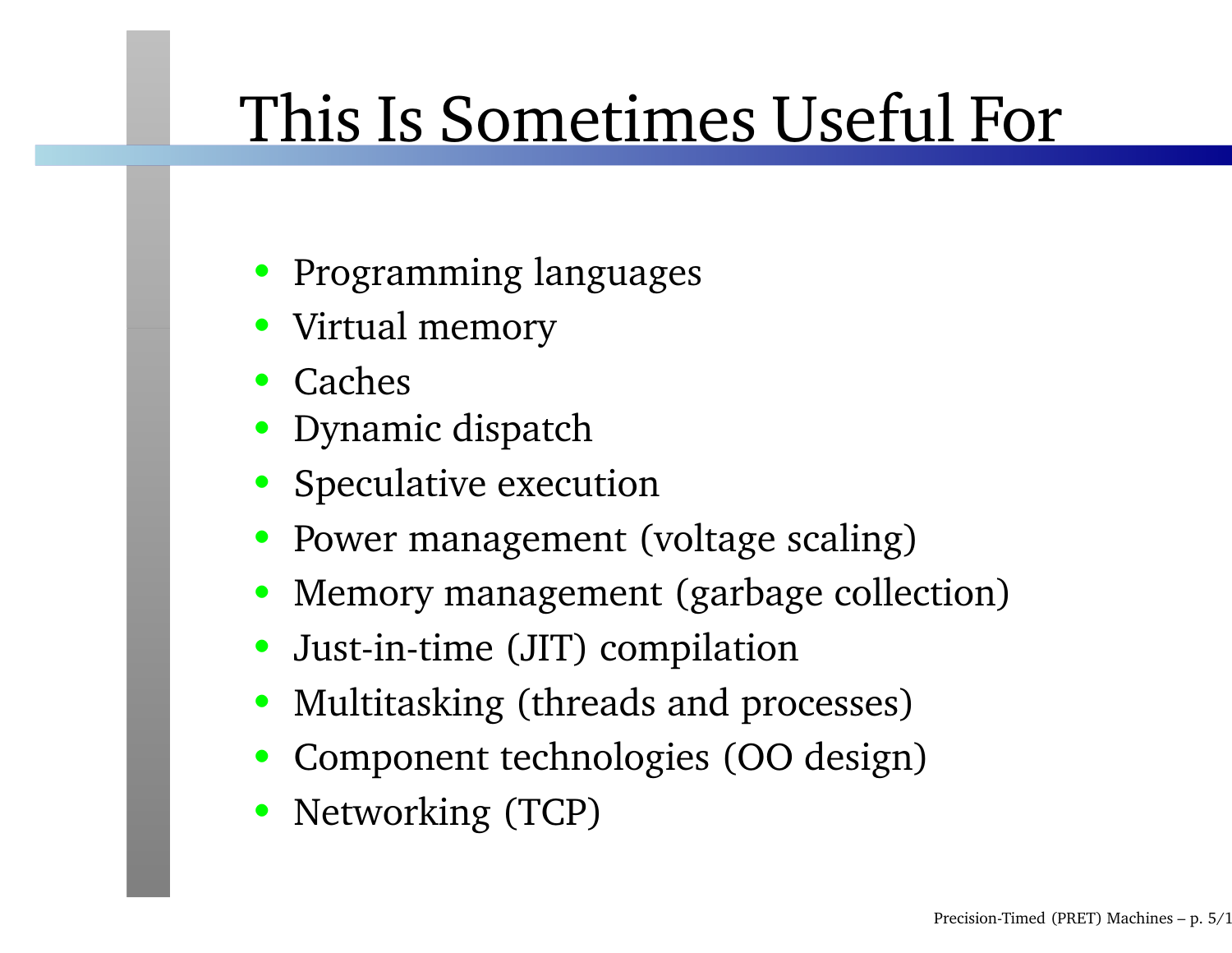### But Time Sometimes Matters



Kevin Harvick winning the Daytona <sup>500</sup> by <sup>20</sup> ms, February 2007. (Source: Reuters)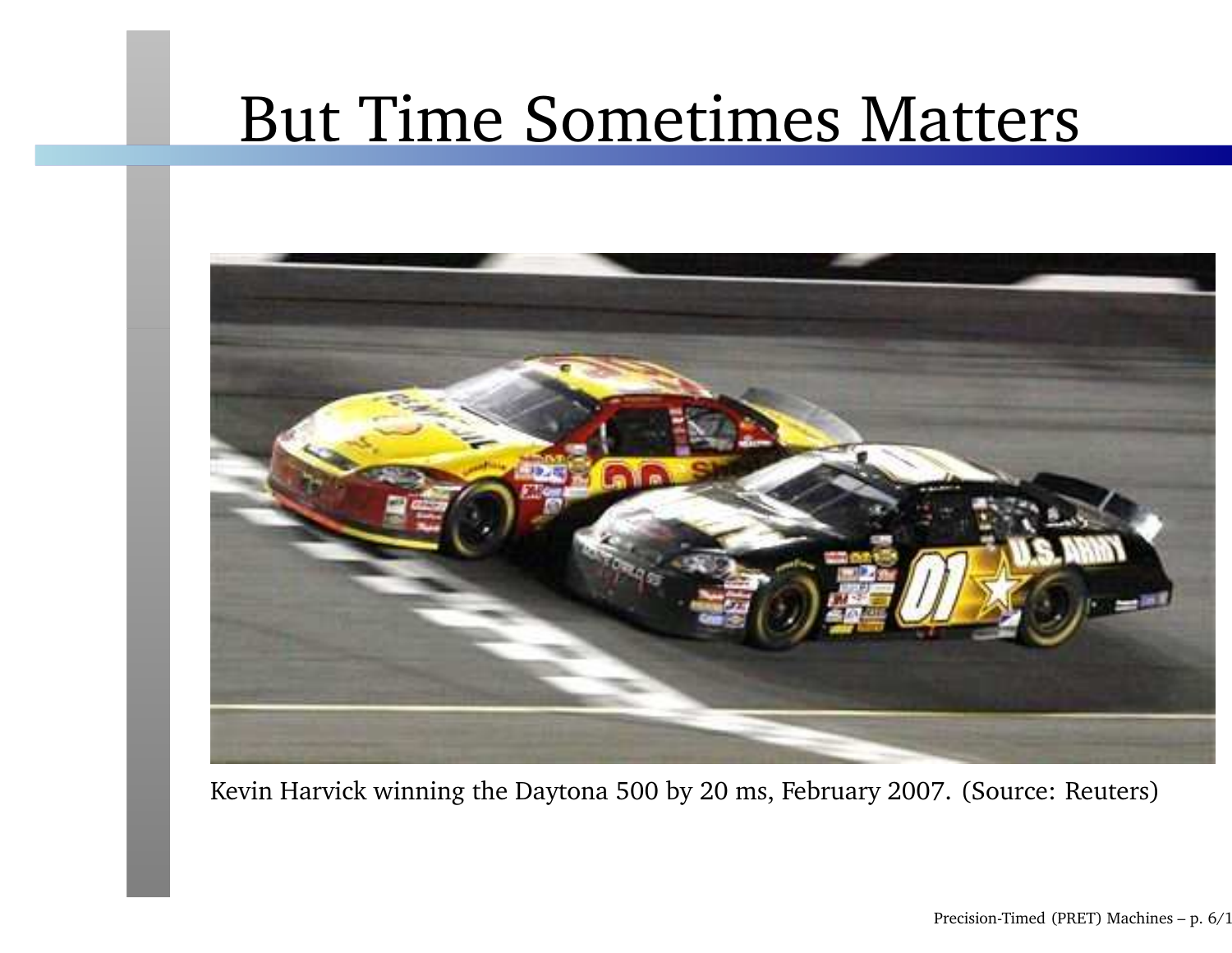### Certification in Avionics

- •Rather expensive
- Software is *not* certified
- •Entire system is certified
- Slight change, e.g., inthe microprocessor, requires recertification
- Solution: stockpileparts; trust nobody



(Source: NASA)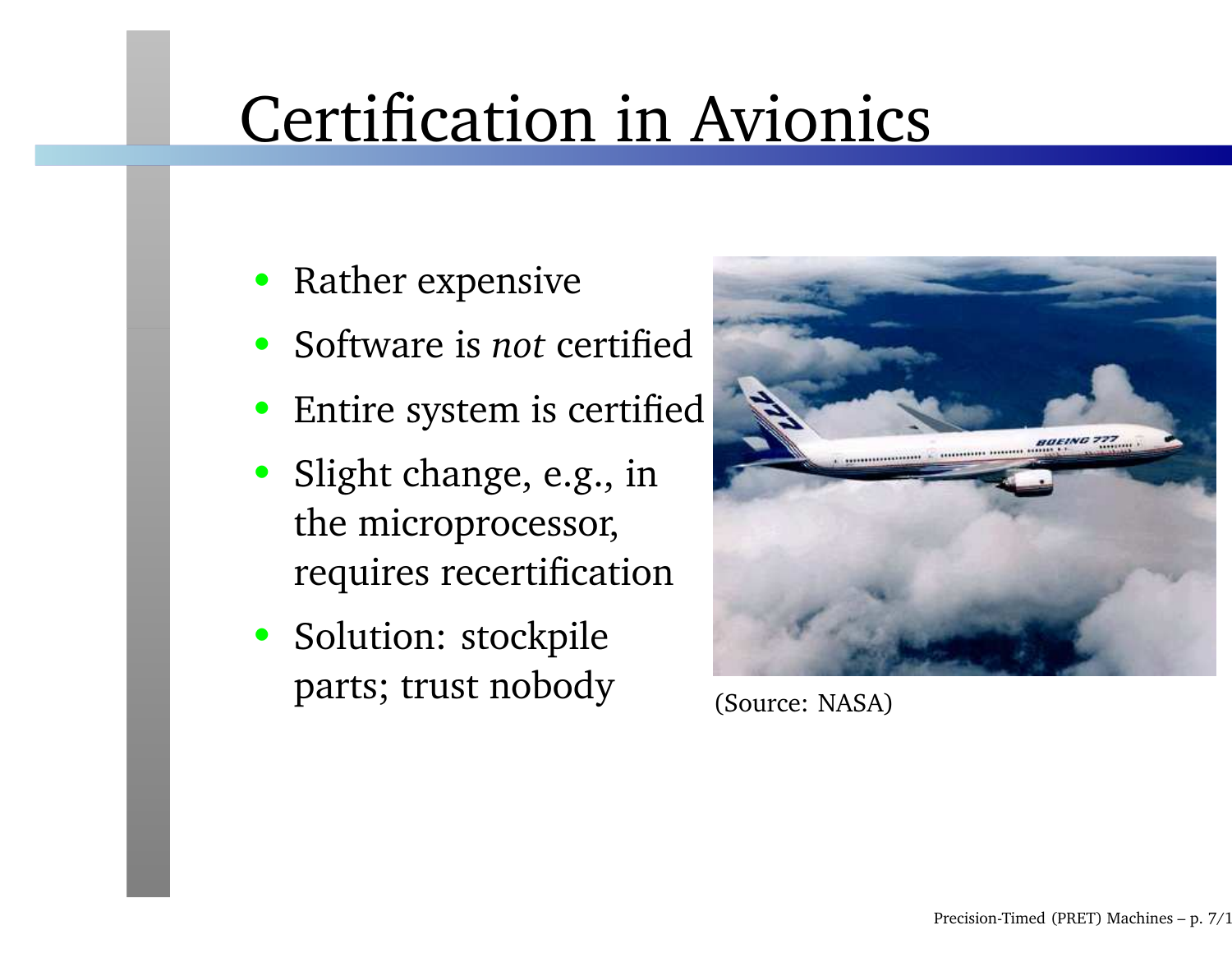### Worst-Case Execution Time

Virtually impossible to compute on modern processors.

| Feature                  | <b>Nearby</b> | <b>Distant</b> | <b>Memory</b> |
|--------------------------|---------------|----------------|---------------|
|                          | instructions  | instructions   | layout        |
| Pipelines                |               |                |               |
| <b>Branch Prediction</b> |               |                |               |
| Caches                   |               |                |               |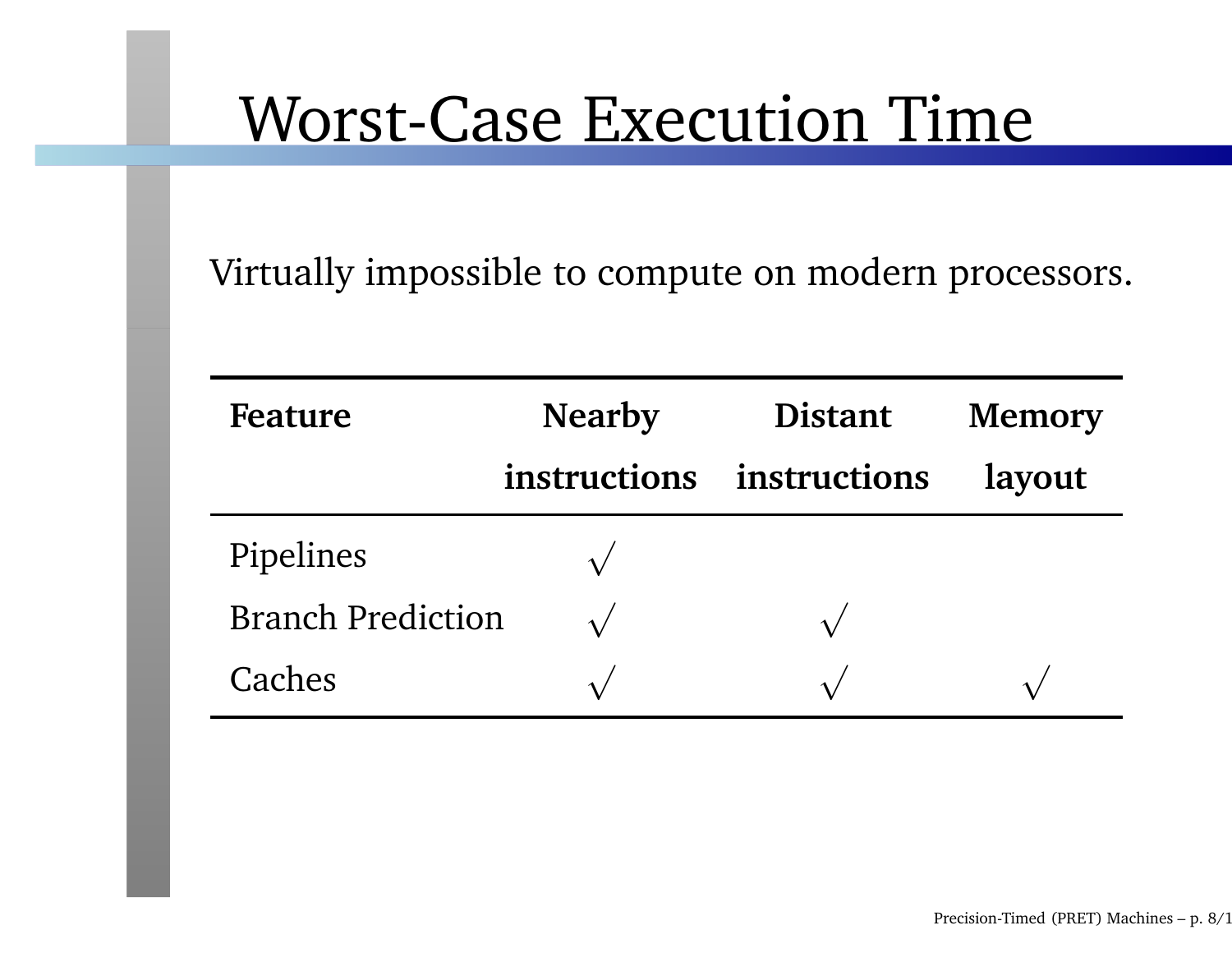### State-of-the-art WCET

- •Motorola ColdFire
- •Two coupled <sup>p</sup>ipelines (7-stage)
- •Shared instruction & data cache
- •Artificial example from Airbus
- •Twelve independent tasks
- •Simple control structures
- • Cache/Pipeline interaction leadsto large integer linearprogramming problem



C. Ferdinand et al., "Reliable and precise WCET determination for <sup>a</sup>real-life processor," EMSOFT <sup>2001</sup>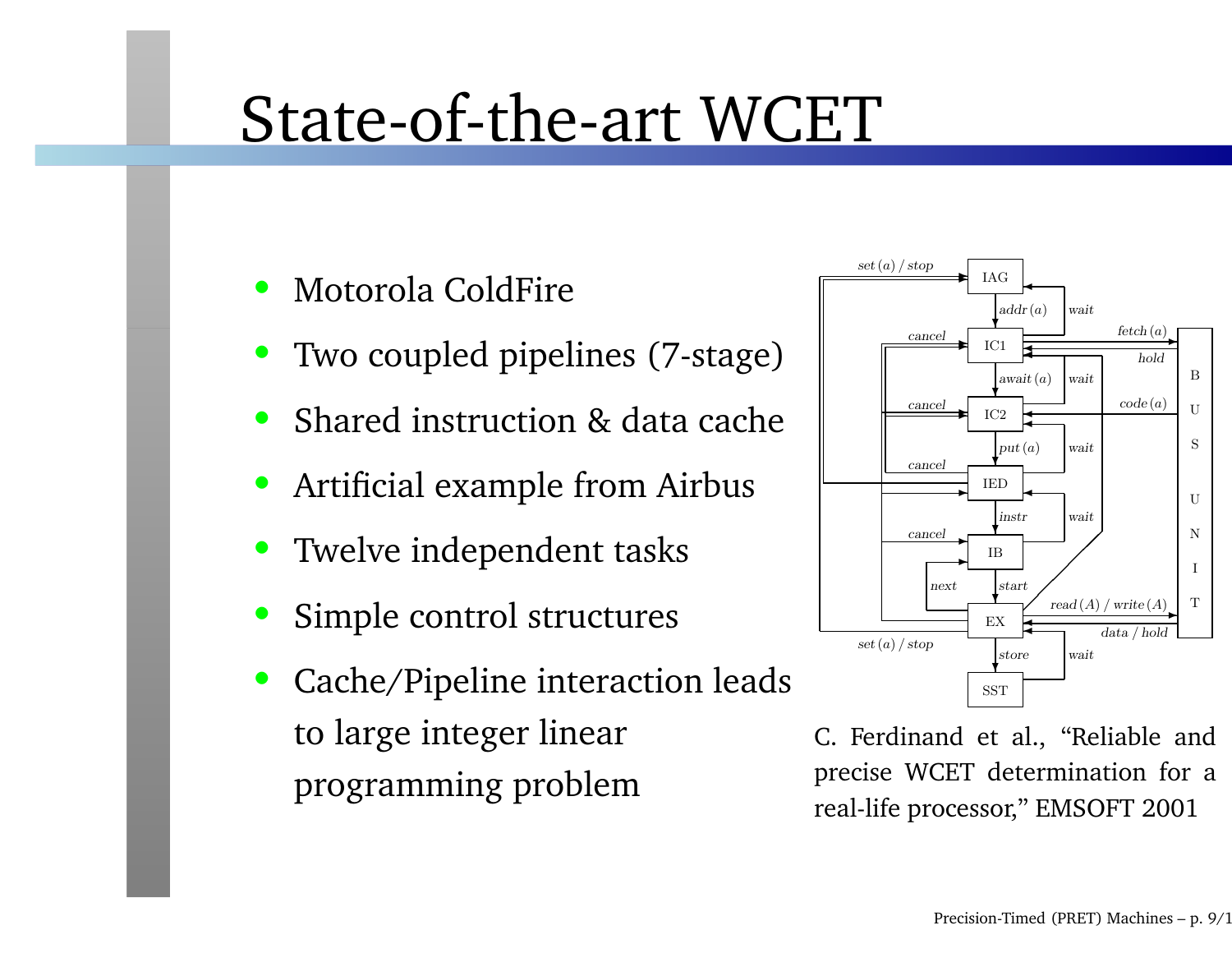### The Problem

Digital hardware provides extremely precise timing



 $20.000$  MHz ( $\pm$   $100$  ppm)

#### and architectural complexity discards it.

Precision-Timed (PRET) Machines – p. 10/19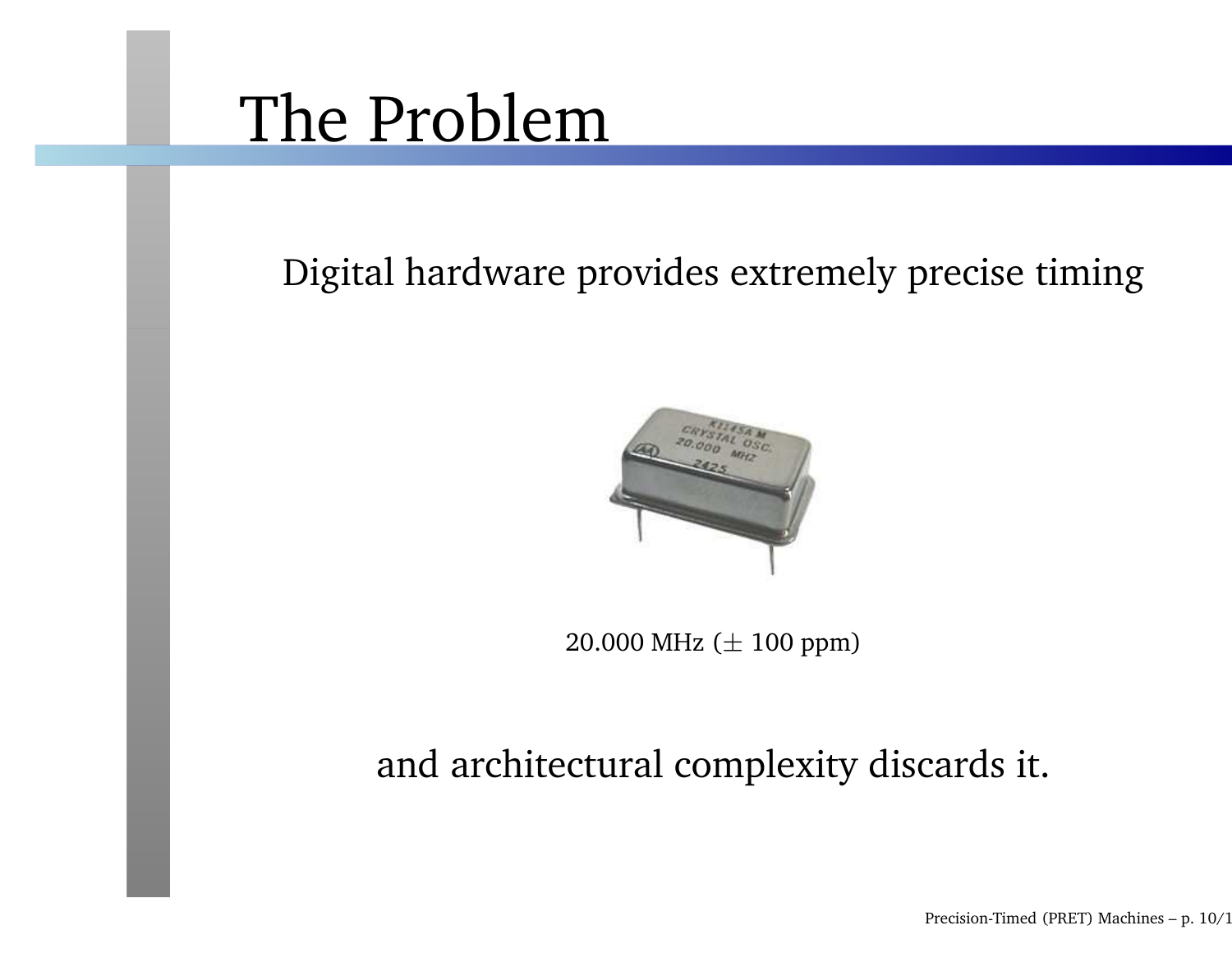### Our Vision: PRET Machines

#### PREcision-Timed processors: Performance & Predicability



(Image: John Harrison's H4, first clock to solve longitude problem)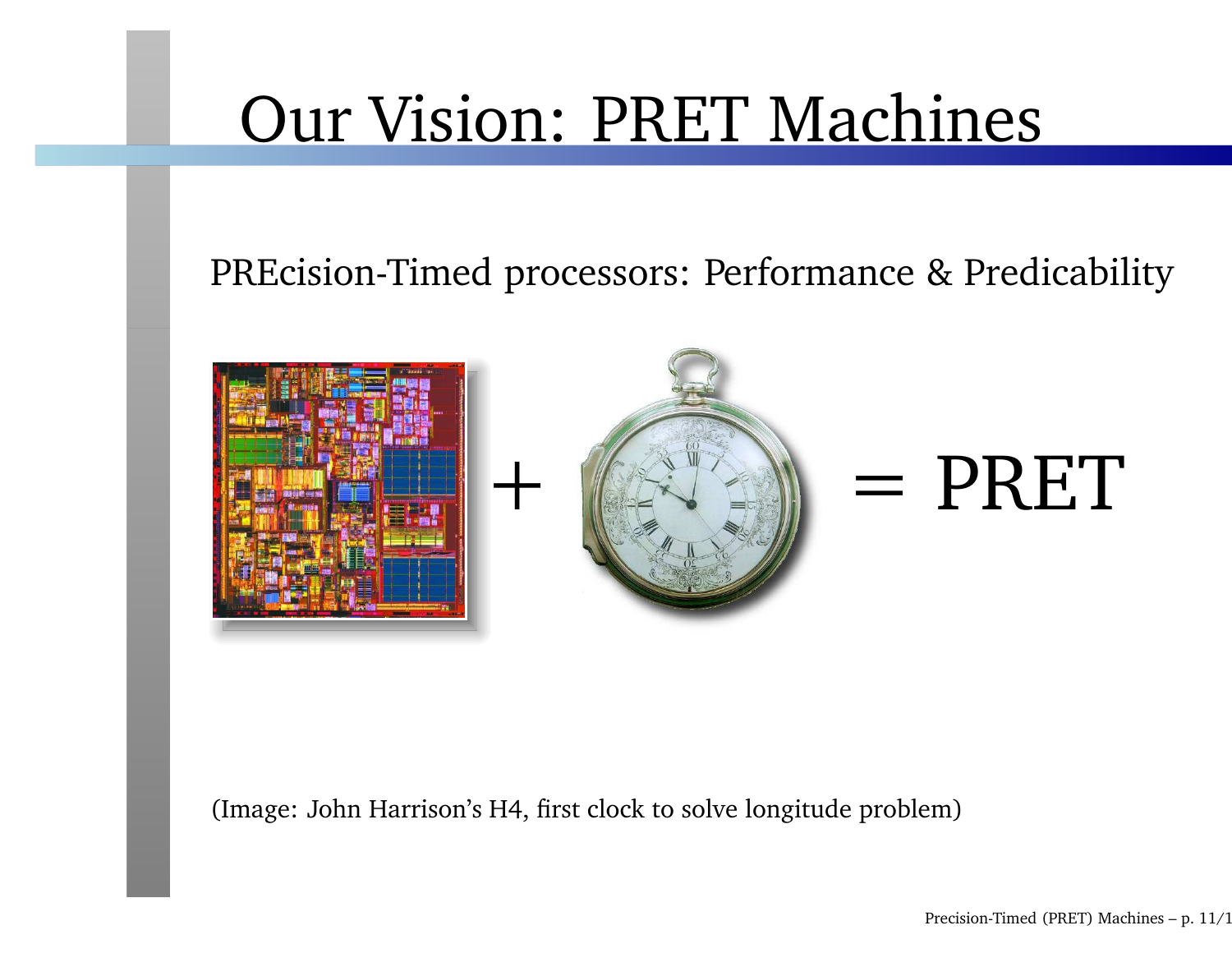### Our Vision: PRET Machines

Predictable performance, not just good average case

| Current                          | <b>Alternative</b>                 |  |
|----------------------------------|------------------------------------|--|
| Caches                           | Scratchpads                        |  |
| Pipelines                        | Thread-interleaved pipelines       |  |
| <b>Function-only ISAs</b>        | ISAs with timing                   |  |
| <b>Function-only languages</b>   | Languages with timing              |  |
| Data Races                       | Deterministic concurrency          |  |
| <b>Best-effort communication</b> | <b>Fixed-latency communication</b> |  |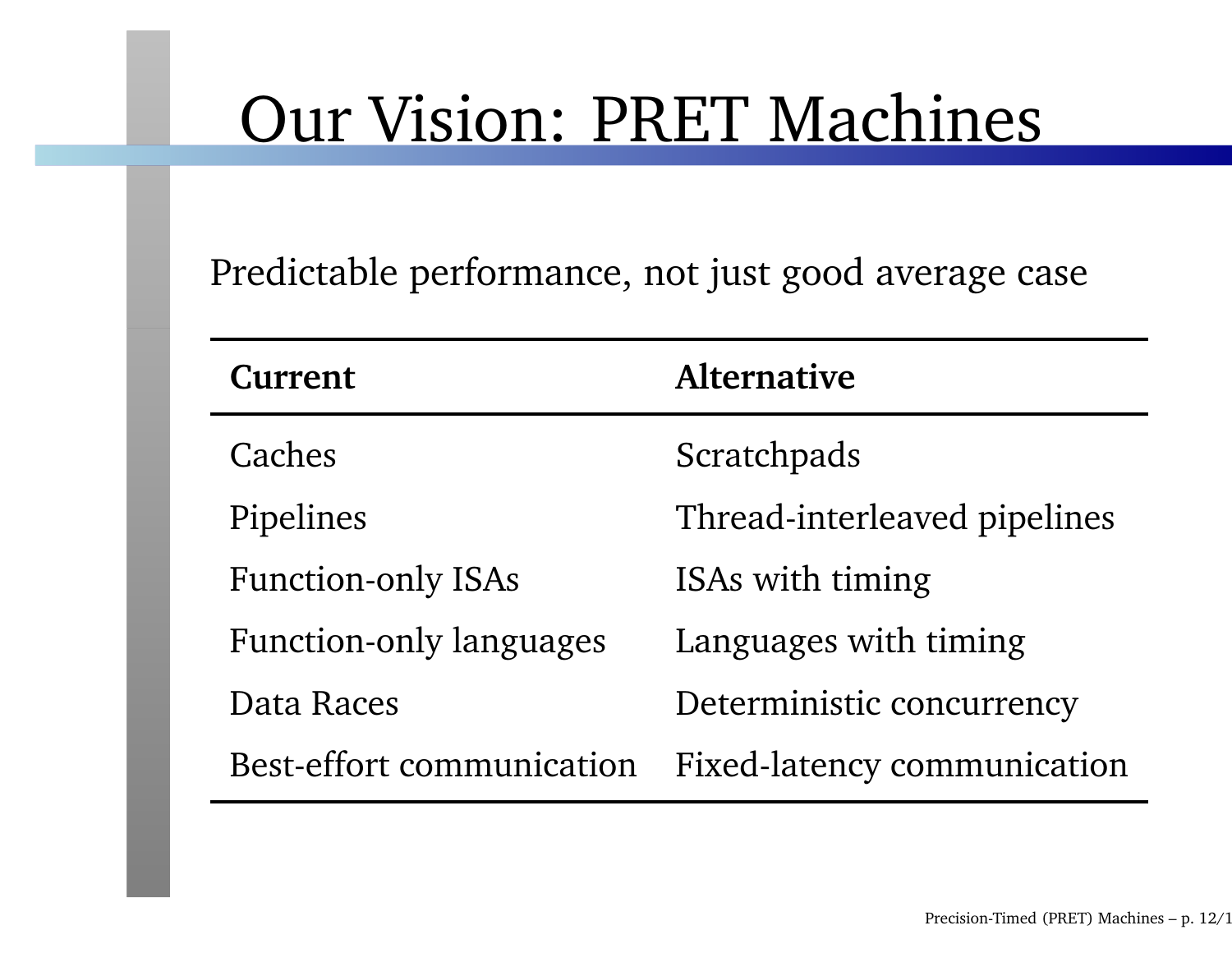### Related Work: Giotto

Giotto [Henzinger, Horowitz, Kirsch, Proc. IEEE 2003]

The RTOS style: specify <sup>a</sup> collection of tasks and modes. Compiler produces schedule (task priorities).

Precision limited by periodic timer interrupt.

```
mode forward() period 200 {
actfreq 1 do leftJet(leftMotor);
actfreq 1 do rightJet(rightMotor);
exitfreq 1 do point(goPoint);
exitfreq 1 do idle(goIdle);
exitfreq 1 do rotate(goRotate);
taskfreq 2 do errorTask(getPos);
taskfreq 1 do forwardTask(getErr);
```
}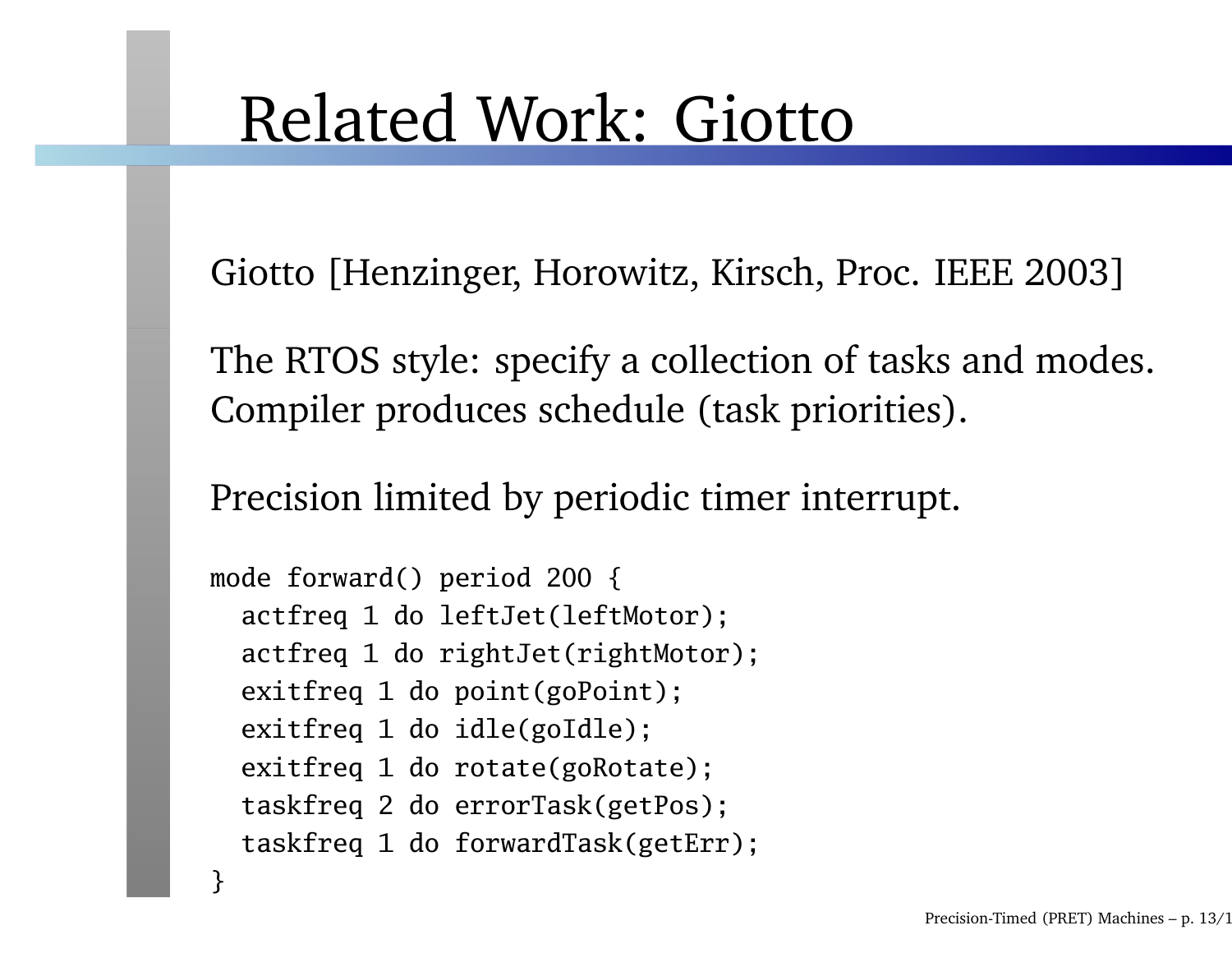## Related Work: STI



Software Thread Integration[Dean, RTSS 1998]Insert code for <sup>a</sup> non-real-time thread into <sup>a</sup>real-time thread.

Pad the rest with NOPs

Often creates code explosion

Requires predictableprocessor; he uses AVRs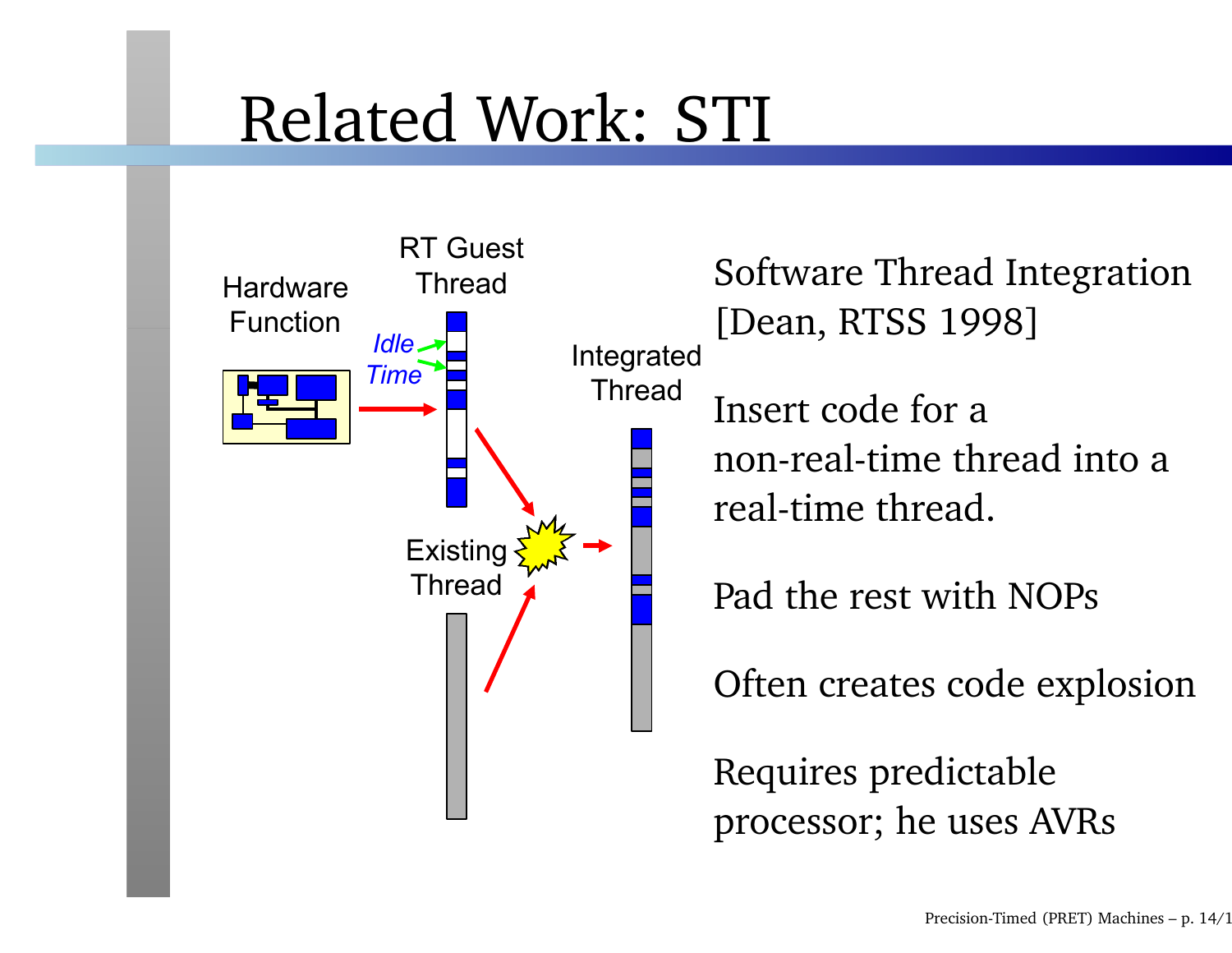### Related Work: VISA

VISA [Meuller et al., ISCA 2003]

Run two processors:

- Slow and predictable
- Fast and unpredictable

Start tasks on both.

If fast completes first, use extra time.

If fast misses <sup>a</sup> checkpoint, switch over to slow.

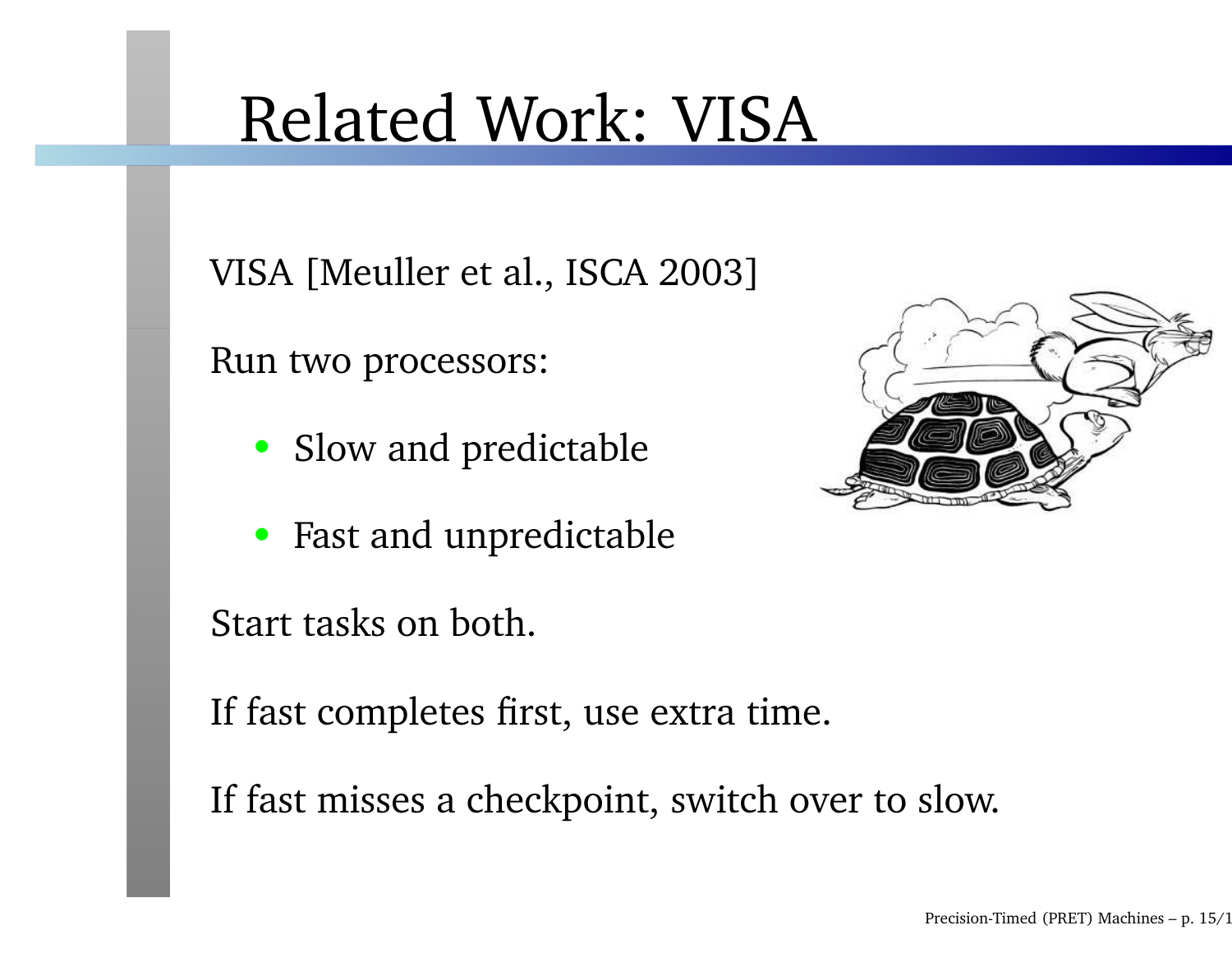### <sup>A</sup> First Attempt

16-bit MIPS-like processor augmented with timers

One additional "deadline" instruction:

dead *timer*, *timeout*

### Wait until *timer* expires, then reload it with *timeout*.

Nicholas Ip and Stephen A. Edwards, "A Processor Extension for Cycle-Accurate Real-TimeSoftware," Proceedings of EUC, Seoul, Korea, August 2006.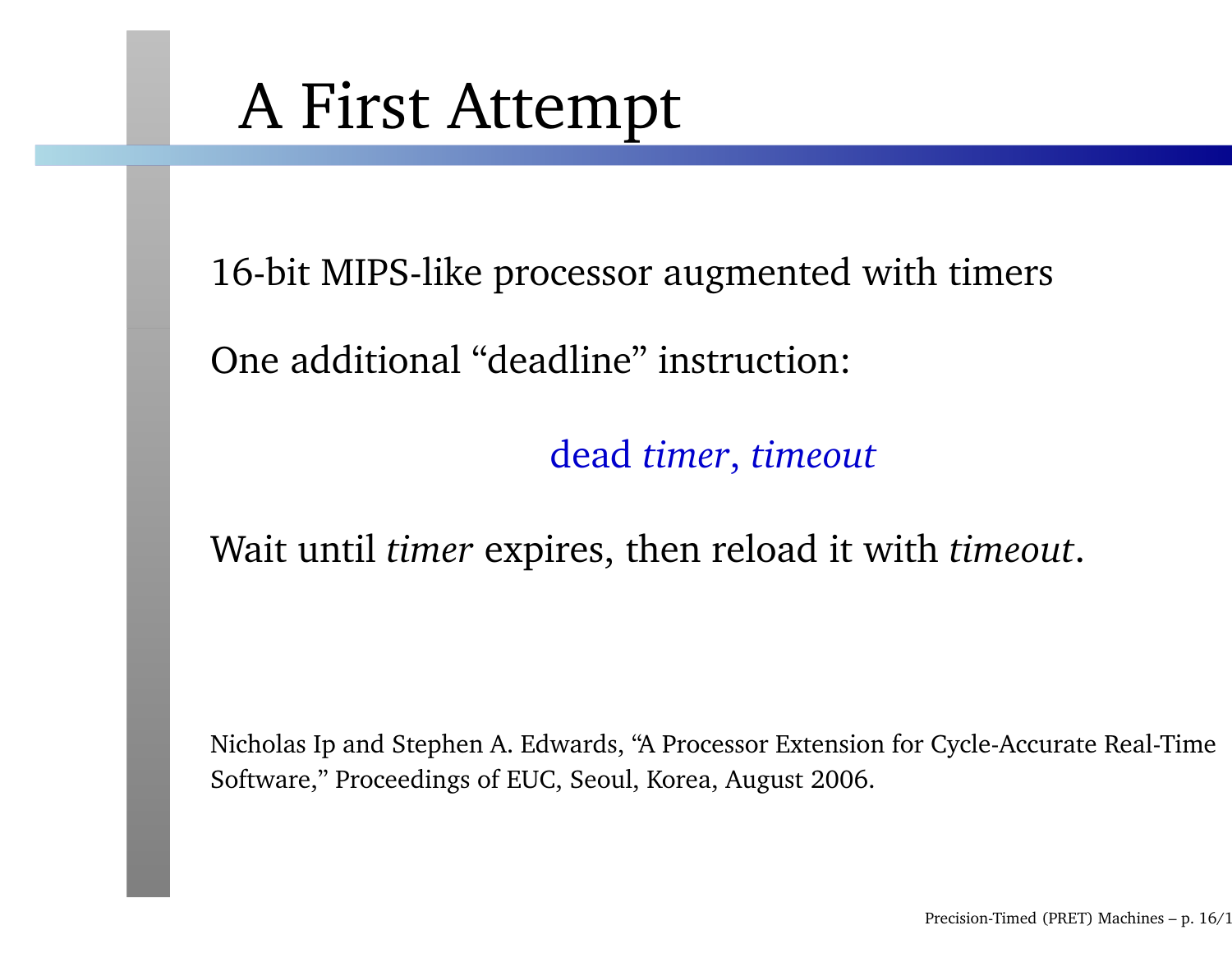### Case Study: Video

 $80\times30$  text-mode display, 25 MHz pixel clock

Shift register in hardware; everything else in software

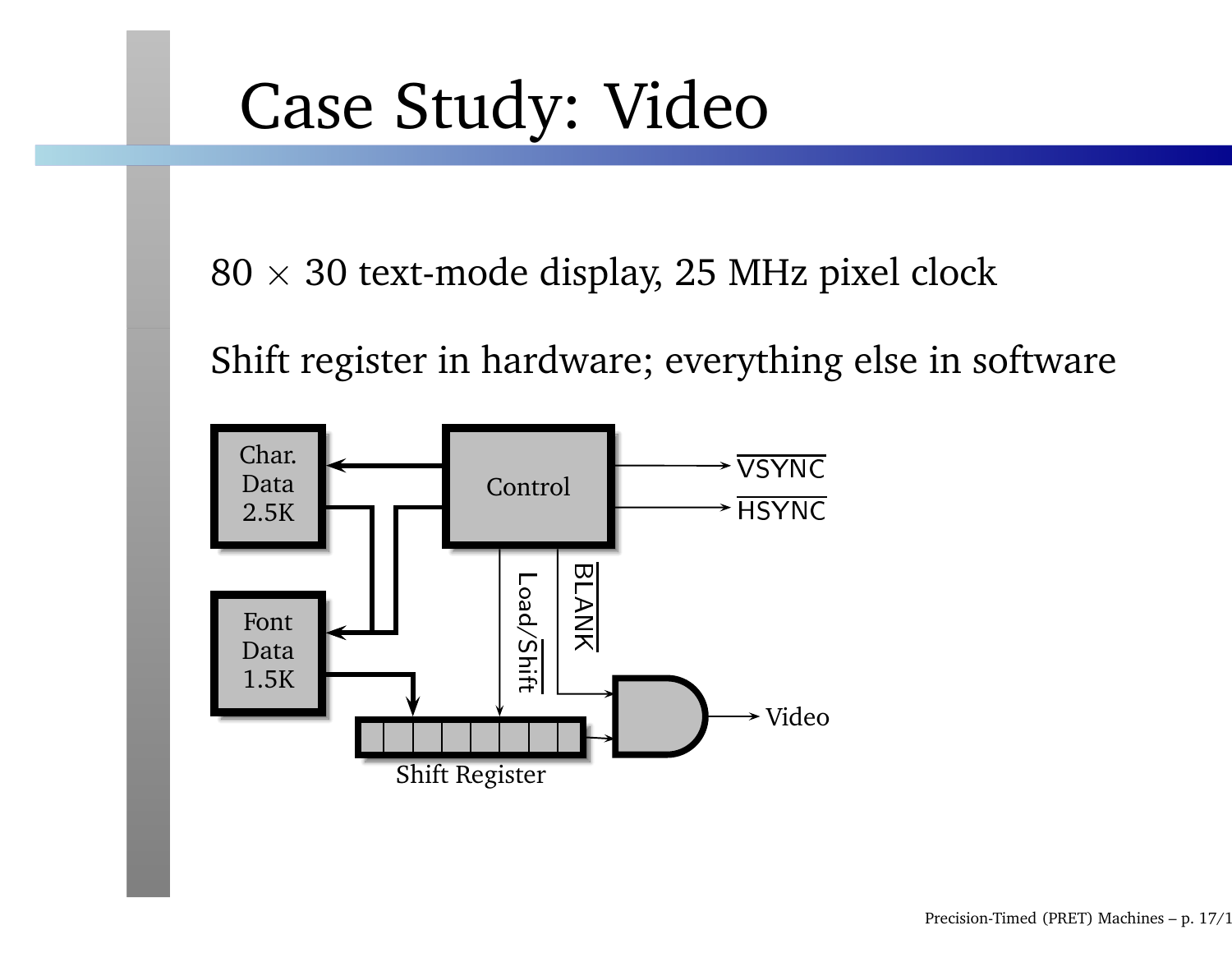## Case Study: Video

movi \$2, 0 ; reset line address row:movi \$7, 0 ; reset line in char line:deadi \$t1, 96movi  $$14, HS+HB$ \$3, \$7, FONT ori \$3, \$7, FONT ; font base address deadi \$t1, 48movi \$14, HB deadi \$t1, 640mov \$1,0 ; column number char:lb  $$5, ($2+$1)$  ; load character shli \$5, \$5, <sup>4</sup> ; \*16 <sup>=</sup> lines/chardeadi \$t0, <sup>8</sup>addi \$1, \$1, 1 ; next column bne \$1, \$11, chardeadi \$t1, 16movi \$14, HB $$7, $7, 1$ addi  $$7, $7, 1$  ; next row in char bne \$7, \$13, line ; repea<sup>t</sup> until bottomaddi \$2, \$2, <sup>80</sup> ; next linebne  $$2, $12, row$ 

- 
- 
- ; h. sync period
- ; back porc<sup>h</sup> period
	- ; active video period
- ; wait for next character lb  $$14, ($5 + $3)$ ; fetch and emit pixels
	- ; front porc<sup>h</sup> period
	-
	-
	-
	- ; until at end

Two nested loops:

- Active line
- •Character
- Two timers:
	- \$t1 for line timing
	- •\$t0 for character output

78 lines of assembly replaces450 lines of VHDL (1/5th)